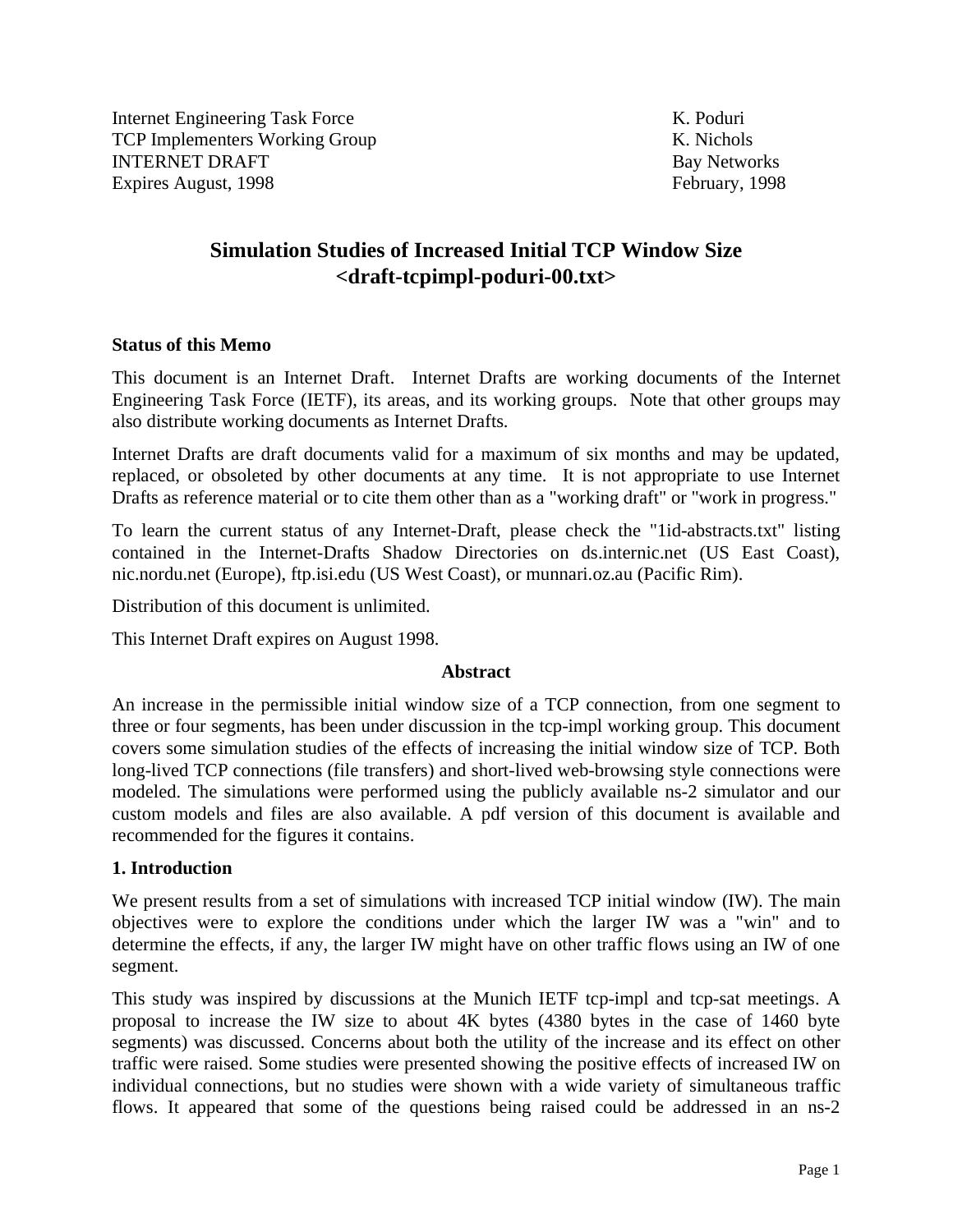simulation. Early results from our simulations were previously posted to the tcp-impl mailing list and presented at the tcp-impl WG meeting at the December 1997 IETF.

## **2. Model and Assumptions**

We simulated a network topology with a bottleneck link as shown:



File downloading and web-browsing clients are attached to the nodes (n2-n5) on the left-hand side. These clients are served by the FTP and Web servers attached to the nodes (n6-n9) on the right-hand side. The links to and from those nodes are at 10 Mbps. The bottleneck link is between n1 and n0. All links are bi-directional, but only ACKs, SYNs, FINs, and URLs are flowing from left to right. Some simulations were also performed with data traffic flowing from right to left simultaneously, but it had no affect on the results.

In the simulations we assumed that all ftps transferred 1 MB files and that all web pages had exactly three embedded URLs. The web clients are browsing quite aggressively, requesting a new page after a delay uniformly randomly distributed between 1 and 5 seconds. This is not meant to realistically model a single user's web-browsing pattern, but to create a heavy traffic load (many connections opening with the initial window size under test) whose individual TCP connections accurately reflect real web traffic. Some discussion of these models as used in earlier studies is available in references [3] and [4].

The maximum TCP window was set to 11 packets, maximum packet/segment size to 1460 bytes, and buffer sizes were set at 25 packets. (The ns-2 TCPs require setting window sizes and buffer sizes in number of packets. In our tcp-full code most of the internal parameters have been set to be byte-oriented, but external values must still be set in number of packets.) In our simulations, we varied the number of data segments sent into a new TCP connection from one to four, keeping all segments at 1460 bytes. A dropped packet causes a restart window of one segment to be used, just as in current practice.

For ns-2 users: The tcp-full code was modified to use an "application" class and three application client-server pairs were written: a simple file transfer (ftp), a model of http1.0 style web connection and a very rough model of http1.1 style web connection. The required files and scripts for these simulations are available at the site ftp://ftp.ee.lbl.gov/ecn/IW.{tar,tar.Z}, http:// www-nrg.ee.lbl.gov/floyd/tcp\_init\_win\_html

Simulations were run with 8, 16, 32 web clients and a number of ftp clients ranging from 0 to 3. The IW was varied from 1 to 4, though the 4-packet case lies beyond what is currently recommended. The figures of merit used were goodput, the median page delay seen by the web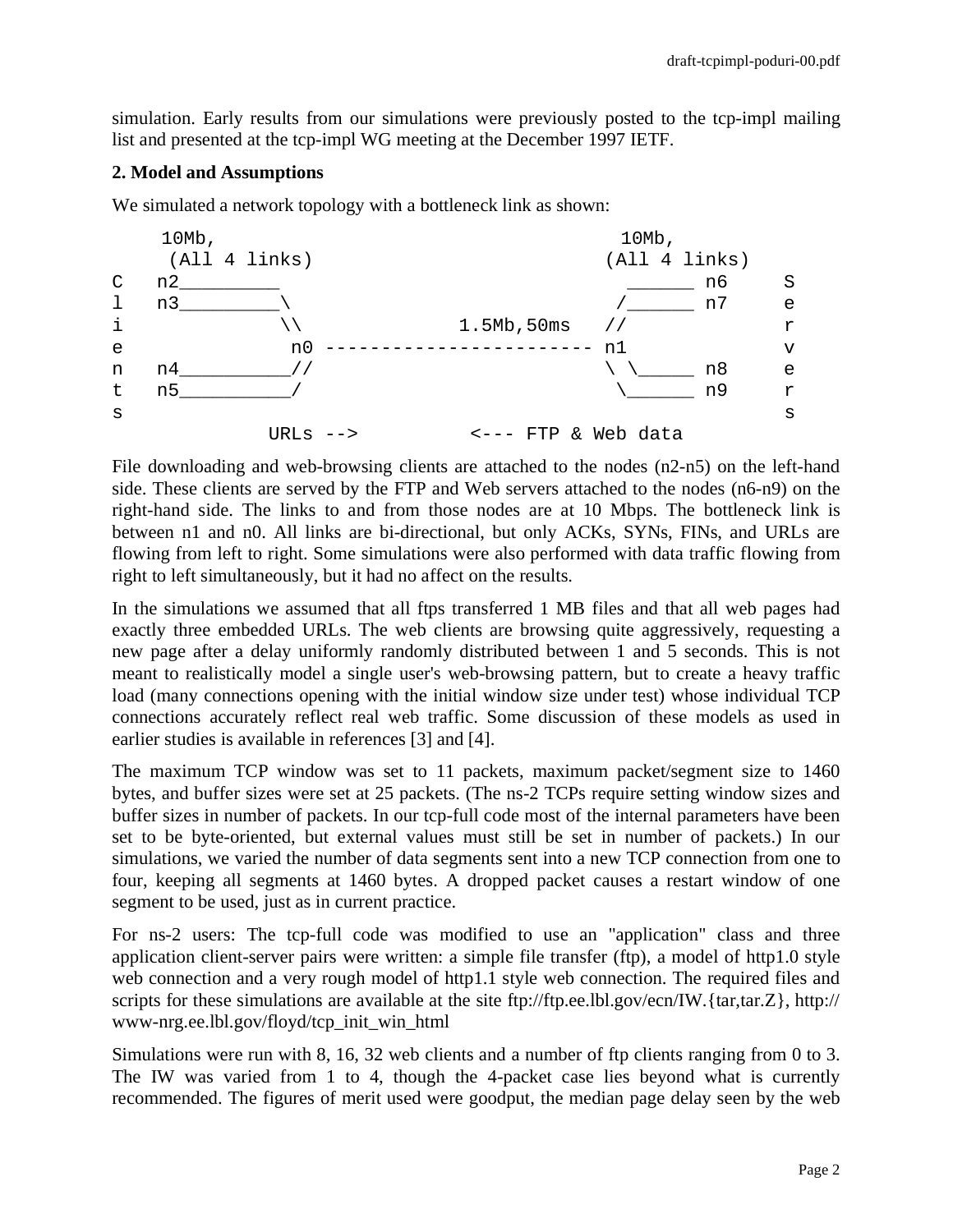clients (time to fetch the primary plus all embedded URLs) and the median file transfer delay seen by the ftp clients. The simulated run time was rather large, 360 seconds, to ensure an adequate sample. (Median values remained stable for twice that time.)

## **3. Results**

In our simulations, we varied the number of file transfer clients in order to change the congestion of the link. Recall that our ftp clients continuously request 1 Mbyte transfers, so the link utilization is over 90% when even a single ftp client is present. When three file transfer clients are running simultaneously, the resultant congestion is somewhat pathological, with results fairly unstable and having more to do with congestion effects than initial window effects. Though all connections use the same initial window, the effect of a change in the initial window of a 1 Mbyte file transfer is not detectable, thus we focus on the web browsing connections. (In the tables, we use "webs" to indicate number of web clients and "ftps" to indicate the number of file transfer clients attached.) Table 1 shows the median delays experienced by the web transfers with an increase in the TCP IW. There is clearly an improvement in transfer delays for the web connections with increase in the IW, in many cases on the order of 30%. The steepness of the performance improvement going from an IW of 1 to an IW of 2 is mainly due to the distribution of files fetched by each URL (see references [1] and [2]); the median size of both primary and inline URLs fits completely into two packets. If file distributions change, the shape of this curve may change also.

| #Webs | #FTPs          | $IW=1$ | $IW=2$ | $IW=3$ | $IW=4$ |
|-------|----------------|--------|--------|--------|--------|
| 8     | $\Omega$       | 0.56   | 0.48   | 0.46   | 0.47   |
| 8     | 1              | 1.06   | 0.86   | 0.79   | 0.72   |
| 8     | $\overline{2}$ | 1.18   | 0.99   | 0.98   | 0.84   |
| 8     | 3              | 1.26   | 1.11   | 1.02   | 0.92   |
| 16    | $\Omega$       | 0.64   | 0.57   | 0.54   | 0.52   |
| 16    | 1              | 1.04   | 0.86   | 0.79   | 0.67   |
| 16    | $\overline{2}$ | 1.22   | 1.01   | 0.97   | 0.91   |
| 16    | 3              | 1.31   | 1.17   | 1.03   | 1.02   |
| 32    | $\theta$       | 0.92   | 0.74   | 0.69   | 0.68   |
| 32    | $\mathbf{1}$   | 1.19   | 0.98   | 0.85   | 0.94   |
| 32    | 2              | 1.43   | 1.09   | 0.93   | 0.95   |
| 32    | 3              | 1.56   | 1.26   | 1.10   | 1.04   |

**Table 1: Median web page delay (in ms)**

Table 2 shows the bottleneck link utilization and packet drop percentages of the same experiment. Packet drop rates did increase with IW, but the increase in drop percentage was within one percent of the IW=1 value with the exception of the single most pathological overload.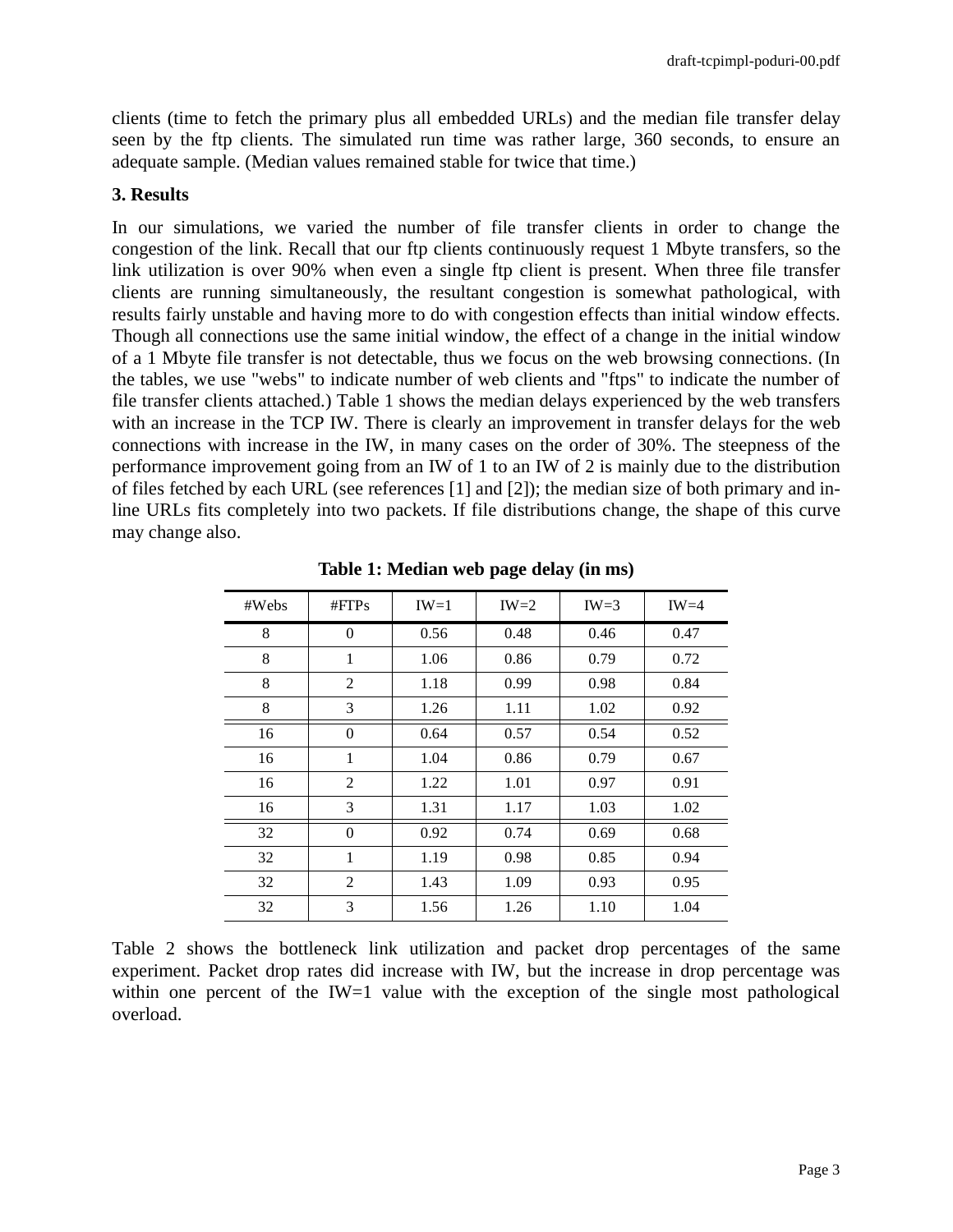|       |                | Percentage Link Utilization |        |        |        | Packet Drop Rate |        |        |         |
|-------|----------------|-----------------------------|--------|--------|--------|------------------|--------|--------|---------|
| #webs | #FTPs          | $IW=1$                      | $IW=2$ | $IW=3$ | $IW=4$ | $IW=1$           | $IW=2$ | $IW=3$ | $IW=4$  |
| 8     | $\Omega$       | 34                          | 37     | 38     | 39     | 0.0              | 0.0    | 0.0    | $0.0\,$ |
| 8     | 1              | 95                          | 92     | 93     | 92     | 0.6              | 1.2    | 1.4    | 1.3     |
| 8     | $\overline{2}$ | 98                          | 97     | 97     | 96     | 1.8              | 2.3    | 2.3    | 2.7     |
| 8     | 3              | 98                          | 98     | 98     | 98     | 2.6              | 3.0    | 3.5    | 3.5     |
| 16    | $\theta$       | 67                          | 69     | 69     | 67     | 0.1              | 0.5    | 0.8    | 1.0     |
| 16    | 1              | 96                          | 95     | 93     | 92     | 2.1              | 2.6    | 2.9    | 2.9     |
| 16    | $\overline{2}$ | 98                          | 98     | 97     | 96     | 3.5              | 3.6    | 4.2    | 4.5     |
| 16    | 3              | 99                          | 99     | 98     | 98     | 4.5              | 4.7    | 5.2    | 4.9     |
| 32    | $\theta$       | 92                          | 87     | 85     | 84     | 0.1              | 0.5    | 0.8    | 1.0     |
| 32    | 1              | 98                          | 97     | 96     | 96     | 2.1              | 2.6    | 2.9    | 2.9     |
| 32    | $\overline{2}$ | 99                          | 99     | 98     | 98     | 3.5              | 3.6    | 4.2    | 4.5     |
| 32    | 3              | 100                         | 99     | 99     | 98     | 9.3              | 8.4    | 7.7    | 7.6     |

**Table 2: Link utilization and packet drop rates**

To get a more complete picture of performance, we computed the network power, goodput divided by median delay (in Mbytes/ms), and plotted it against IW for all scenarios. (Each scenario is uniquely identified by its number of webs and number of file transfers.) We plot these values in Figure 1, illustrating a general advantage to increasing IW. When a large number of web clients is combined with ftps, particularly multiple ftps, pathological cases result from the extreme congestion. In these cases, there appears to be no particular trend to the results of increasing the IW, in fact simulation results are not particularly stable.

To get a clearer picture of what is happening across all the tested scenarios, we normalized the network power values for the non-pathological scenario by the network power for that scenario at IW of one. These results are plotted in Figure 2. As IW is increased from one to four, network power increased by at least 15%, even in a congested scenario dominated by bulk transfer traffic. In simulations where web traffic has a dominant share of the available bandwidth, the increase in network power was up to 60%.

The increase in network power at higher initial window sizes is due to an increase in throughput and a decrease in the delay. Since the (slightly) increased drop rates were accompanied by better performance, drop rate is clearly not an indicator of user level performance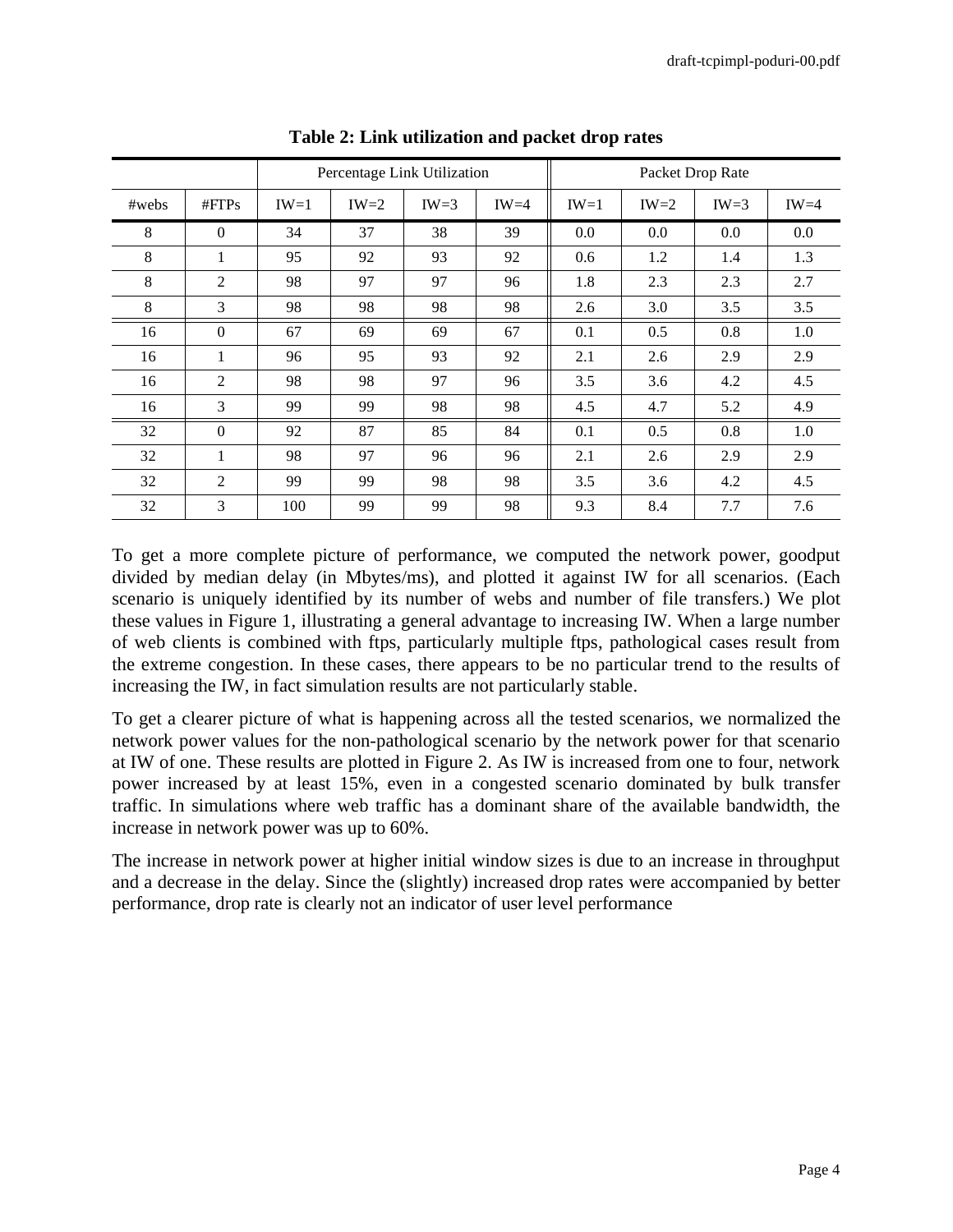

**Figure 1. Network Power vs Initial Window Size (W= #webs, F= #ftps)**

**Figure 2. Normalized Network Power vs Initial Window Size**



The gains in performance seen by the web clients need to be balanced against the performance the file transfers are seeing. We computed ftp network power and show this in Table 3. It appears that the improvements in network power seen by the web connections have negligible effect on the concurrent file transfers.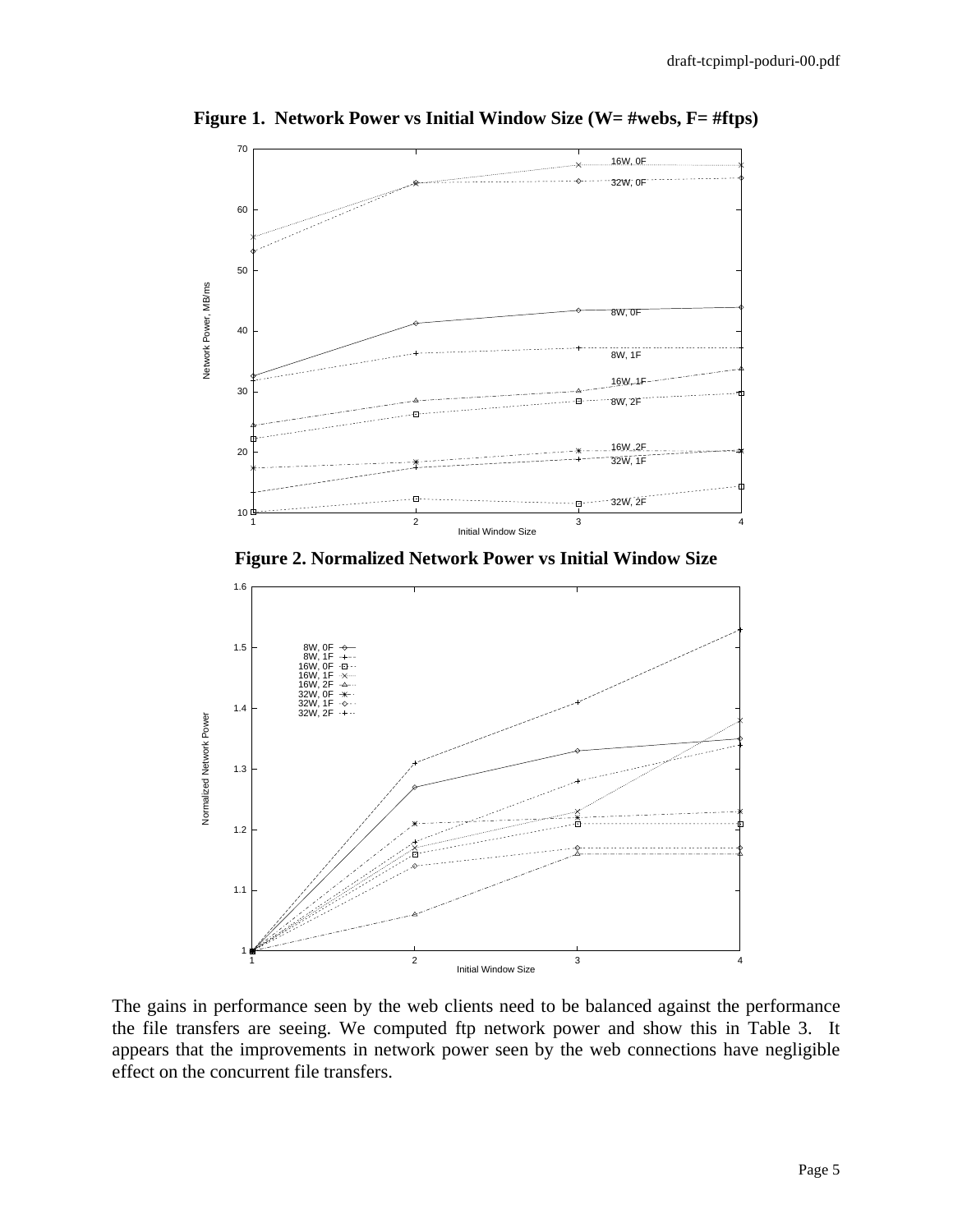| #Webs | #FTPs          | $IW=1$ | $IW=2$ | $IW=3$ | $IW=4$ |
|-------|----------------|--------|--------|--------|--------|
| 8     |                | 4.7    | 4.2    | 4.2    | 4.2    |
| 8     | $\overline{2}$ | 3.0    | 2.8    | 3.0    | 2.8    |
| 8     | 3              | 2.2    | 2.2    | 2.2    | 2.2    |
| 16    |                | 2.3    | 2.4    | 2.4    | 2.5    |
| 16    | $\overline{2}$ | 1.8    | 2.0    | 1.8    | 1.9    |
| 16    | 3              | 1.4    | 1.6    | 1.5    | 1.7    |
| 32    |                | 0.7    | 0.9    | 1.3    | 0.9    |
| 32    | 2              | 0.8    | 1.0    | 1.3    | 1.1    |
| 32    | 3              | 0.7    | 1.0    | 1.2    | 1.0    |

**Table 3: Network power of file transfers with an increase in the TCP IW size**

The above simulations all used http1.0 style web connections, thus, a natural question is to ask how results are affected by migration to http1.1. A rough model of this behavior was simulated by using one connection to send all of the information from both the primary URL and the three embedded, or in-line, URLs. Since the transfer size is now made up of four web files, the steep improvement in performance between IW of 1 and IW of two, noted in the previous results, has been smoothed. Results are shown in Tables  $4 \& 5$  and Figs.  $3 \& 4$ . In two scenarios, the increase in IW from 3 to 4 decreases the network power owing to a non-increase or a slight decrease in the throughput. TCP connections opening up with a higher window size into a very congested network might experience some packet drops and consequently a slight decrease in the throughput. This indicates that increase of the initial window sizes to further higher values (>4) may not always result in a favorable network performance. This can be seen clearly in Figure 4 where the network power shows a decrease for the two highly congested cases.

| #Webs | #FTPs          | $IW=1$ | $IW=2$ | $IW=3$ | $IW=4$ |
|-------|----------------|--------|--------|--------|--------|
| 8     | $\theta$       | 0.47   | 0.40   | 0.38   | 0.37   |
| 8     | $\mathbf{1}$   | 0.84   | 0.69   | 0.68   | 0.63   |
| 8     | $\overline{2}$ | 0.99   | 0.87   | 0.77   | 0.71   |
| 8     | 3              | 1.04   | 0.92   | 0.86   | 0.80   |
| 16    | $\overline{0}$ | 0.54   | 0.50   | 0.46   | 0.43   |
| 16    | 1              | 0.89   | 0.76   | 0.70   | 0.65   |
| 16    | $\overline{2}$ | 1.02   | 0.87   | 0.82   | 0.76   |
| 16    | 3              | 1.11   | 1.01   | 0.92   | 0.90   |
| 32    | $\overline{0}$ | 0.94   | 0.79   | 0.66   | 0.60   |
| 32    | 1              | 1.23   | 1.08   | 0.88   | 0.97   |
| 32    | 2              | 139    | 1.30   | 1.10   | 1.22   |
| 32    | 3              | 1.46   | 1.40   | 1.30   | 1.24   |

**Table 4: Median web page delay (in ms) for http1.1**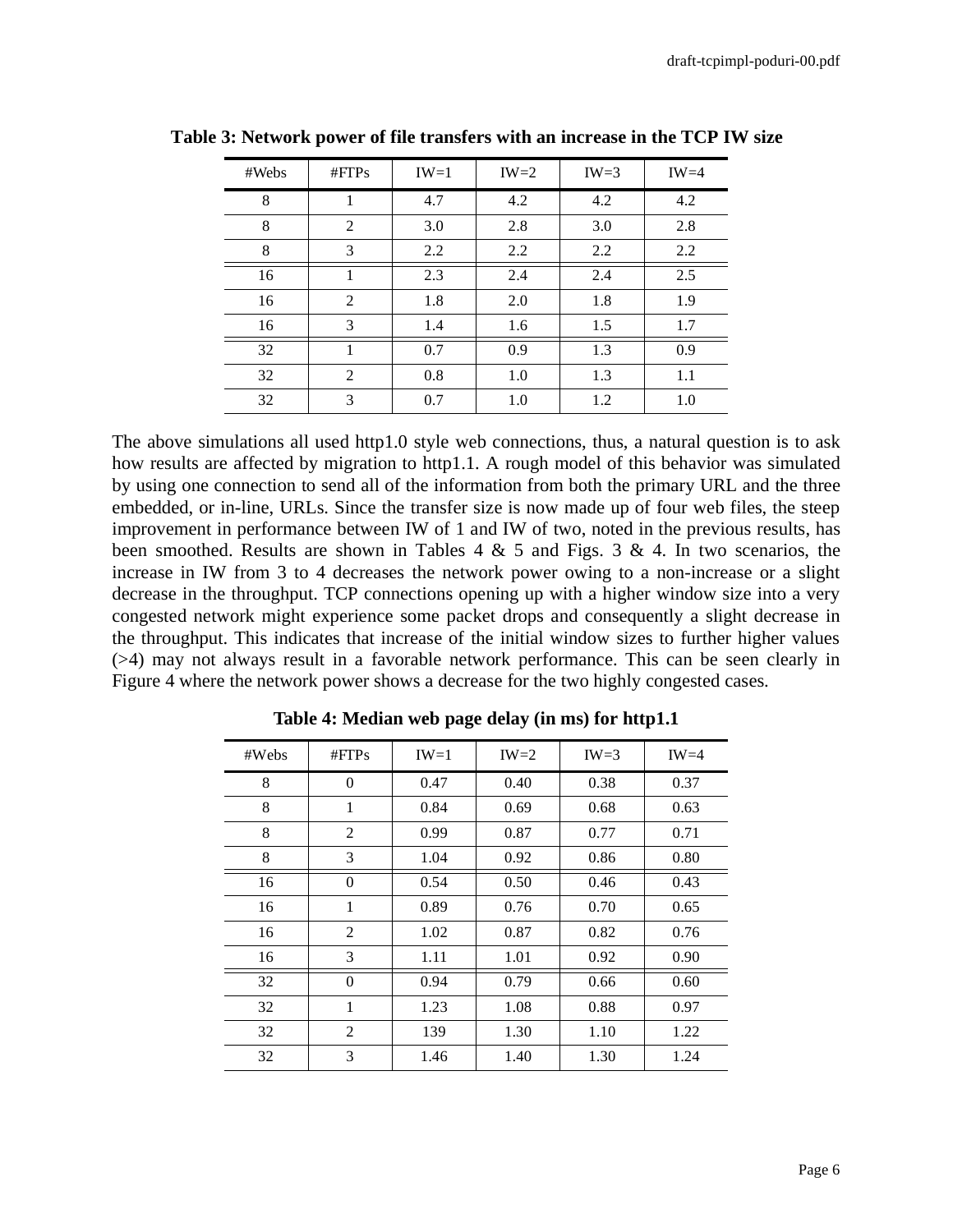| #Webs | #FTPs          | $IW=1$ | $IW=2$ | $IW=3$ | $IW=4$ |
|-------|----------------|--------|--------|--------|--------|
| 8     | 1              | 4.2    | 4.2    | 4.2    | 3.7    |
| 8     | 2              | 2.7    | 2.5    | 2.6    | 2.3    |
| 8     | 3              | 2.1    | 1.9    | 2.0    | 2.0    |
| 16    | 1              | 1.8    | 1.8    | 1.5    | 1.4    |
| 16    | $\overline{2}$ | 1.5    | 1.2    | 1.1    | 1.5    |
| 16    | 3              | 1.0    | 1.0    | 1.0    | 1.0    |
| 32    |                | 0.3    | 0.3    | 0.5    | 0.3    |
| 32    | 2              | 0.4    | 0.3    | 0.4    | 0.4    |
| 32    | 3              | 0.4    | 0.3    | 0.4    | 0.5    |

**Table 5: Network power of file transfers with an increase in the TCP IW size**

**Figure 3.Network Power vs Initial Window Size (http1.1)**

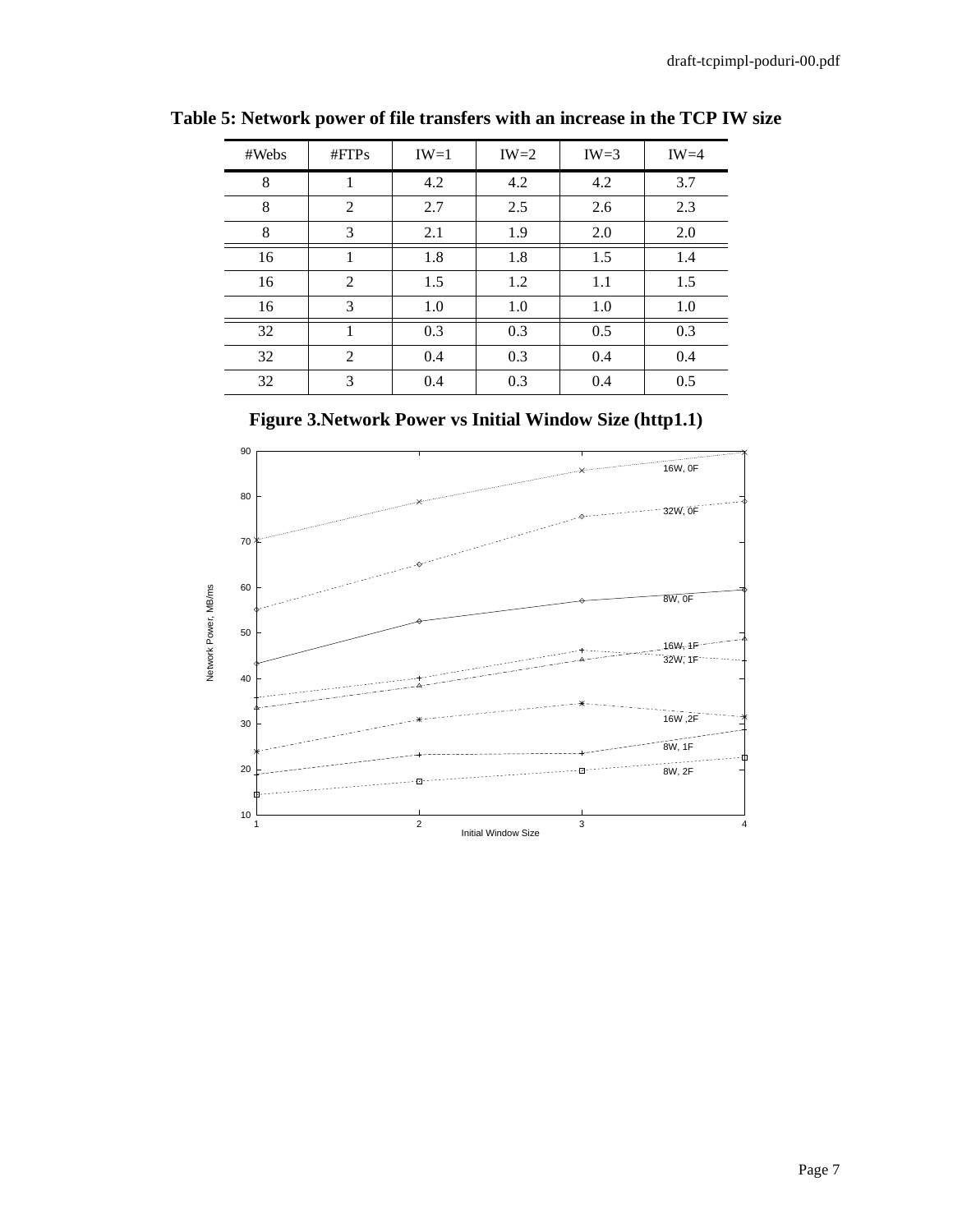

**Figure 4.Normalized Network Power vs Initial Window Size (http1.1)**

For further insight, we returned to the http1.0 model and mixed some web-browsing connections with IWs of one with those using IWs of three. In this experiment, we first simulated a total of 16 web-browsing connections, all using IW of one. Then the clients were split into two groups of 8 each, one of which uses IW=1 and the other used IW=3. We repeated the simulations for a total of 32 and 64 web-browsing clients, splitting those into groups of 16 and 32 respectively. Table 6 shows these results. We report the goodput (in Mbytes), the web page delays (in milliseconds), the percent utilization of the link and the percent of packets dropped.

|       | $IW=3$<br>$IW=1$ |       |        | $IW=1$ |       | $IW=3$  |       | Combined |       |         |
|-------|------------------|-------|--------|--------|-------|---------|-------|----------|-------|---------|
| #webs | Goodpt           | Delay | Goodpt | Delay  | %util | % drops | %util | % drops  | %util | % drops |
| 16    | 35.5             | 0.64  | 36.4   | 0.54   | 67    | 0.1     | 69    | 0.7      |       |         |
| 8/8   | 16.9             | 0.67  | 18.9   | 0.52   |       |         |       |          | 68    | 0.5     |
| 32    | 48.9             | 0.91  | 44.7   | 0.68   | 92    | 3.5     | 85    | 4.3      |       |         |
| 16/16 | 22.8             | 0.94  | 22.9   | 0.71   |       |         |       |          | 89    | 4.6     |
| 64    | 51.9             | 1.50  | 47.6   | 0.86   | 98    | 13.0    | 91    | 8.6      |       |         |
| 32/32 | 29.0             | 1.40  | 22.0   | 1.20   |       |         |       |          | 98    | 12.0    |

**Table 6: Results for Half-and-half experiments**

Unsurprisingly, the non-split experiments are consistent with our earlier results, clients with IW=3 outperform clients with IW=1. The results of running the  $8/8$  and  $16/16$  splits show that running a mixture of IW=3 and IW=1 has no negative effect on the IW=1 conversations, while IW=3 conversations maintain their performance. However, the 32/32 split shows that webbrowsing connections with IW=3 are adversely affected. We believe this is due to the pathological dynamics of this extremely congested scenario. Since embedded URLs open their